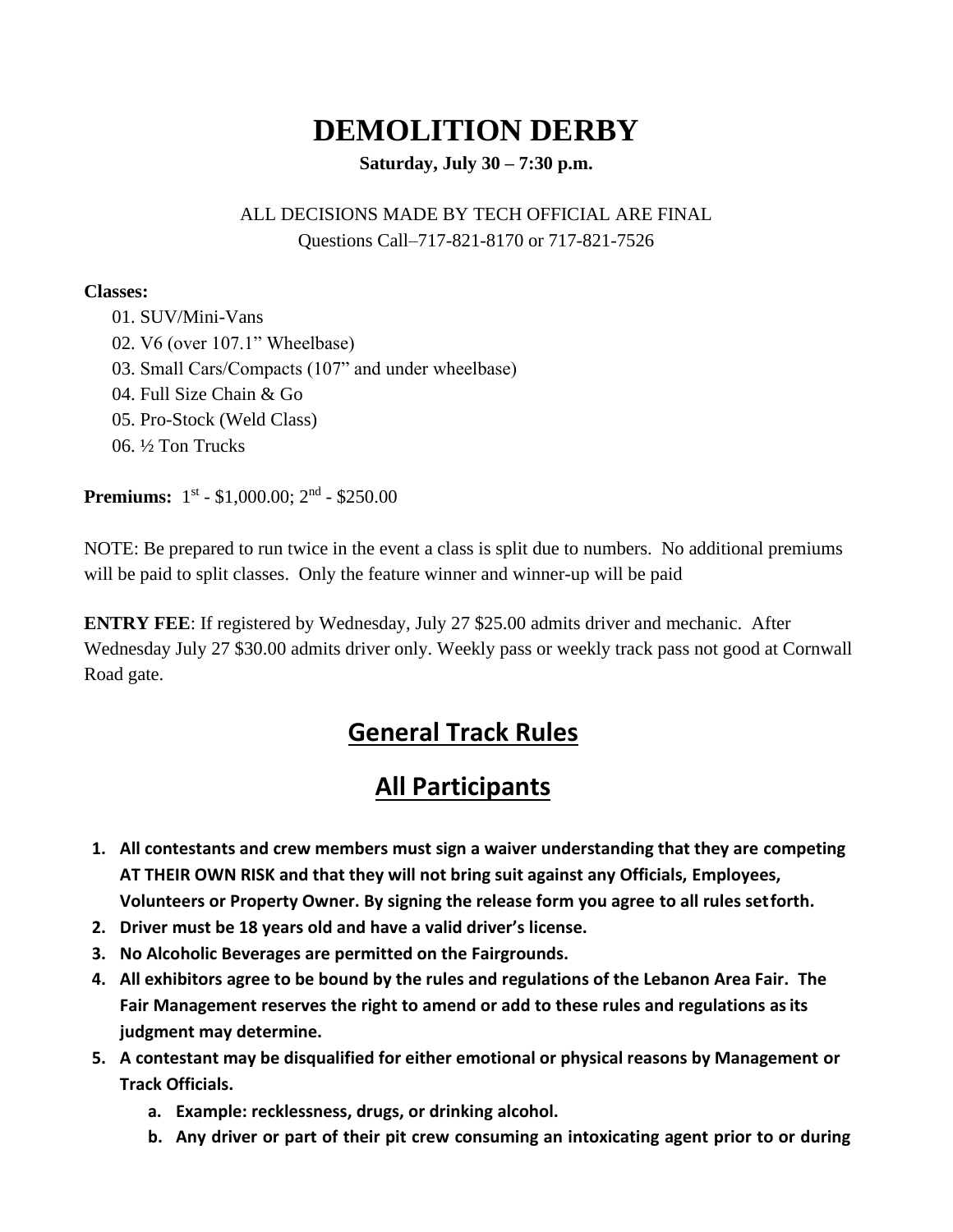**the event will be disqualified from the event. Drivers will be held responsible for the actions of their crew. All decisions are final.**

- **6. Any time the competition vehicle's engine is running a driver must be in the driver's seat. No exceptions – Automatic Disqualification. Only the driver will be allowed in a vehicle when it is being towed or driven in the pit, staging or track area. Pit speed is 5 mph. Vehicles may be disqualified for operating in a reckless manner.**
- **7. All drivers MUST attend the driver's meeting approximately one hour before events start.**
- **8. No one is allowed on the track except for track officials and contestant without an official's permission. Track is defined as the area with 50 feet in any direction including the runoff area at the end of the track.**
- **9. All vehicles must pass a tech inspection before competing. Tech inspection area closes one hour before session is scheduled to start.**
- **10. If any vehicle and or driver is disqualified after passing tech for any reason. No refund of entry fees will be given.**
- **11. Drivers must wait for green flag before starting. Leaving the starting line while under a red flag will be an automatic disqualification.**
- **12. Vehicle must stop upon signal of a red flag from the flagman or the judge.**
- **13. Track crew will have full discretion as to the worthiness of any and all vehicles to participate in any motorsport event. Their decision will be final.**
- **14. All classes with less than 5 entries will have the total prize money for the class reduced by 50%.**

# **CAR PREPARATION**

- 1. All dirt, glass and loose parts must be removed from the car. Do not leave glass in doors. Air bag safety system activation charges must be disabled.
- 2. All glass including head and taillights must be removed except front windshield. Removal of front windshield is optional. All sunroofs must have glass removed and covered with sheet metal (14 gauge maximum) attached with bolts and nuts. No self-tapping screws.
- 3. All chrome molding, rear seat, headliner, sun visors and rear-view mirrors must be removed.
- 4. All outside plastic and grill must be removed including factory nosepieces.
- 5. No bumper or frame mounted hitches allowed.
- 6. No steel fan blades allowed electric operated fans are allowed.
- 7. All air conditioning systems must be drained, and rubber hoses removed prior to arrival at track.
- 8. All wheel balancing weights must be removed, including inside of wheels.
- 9. All vehicles must have brakes in good working order, pinion brakes allowed.
- 10. No obscene signs or lettering allowed on vehicle.
- 11. **Stock gas tank must be removed from car**. Maximum of 5 gallons of any fuel allowed. A 5-gallon approved metal container must be securely fastened with metal or chain in the area vacated by the rear seat. No self-tapping screws, no rubber hold-down straps, or nylon ratchet straps allowed. Marine type gas tank highly recommended. Approved marine-type plastic tanks permitted. Fuel tank must be accessible during inspection if using a fuel tank cover. All electric fuel pumps must be operated by the key switch (on-off) or a painted red toggle switch easily accessible by track crew.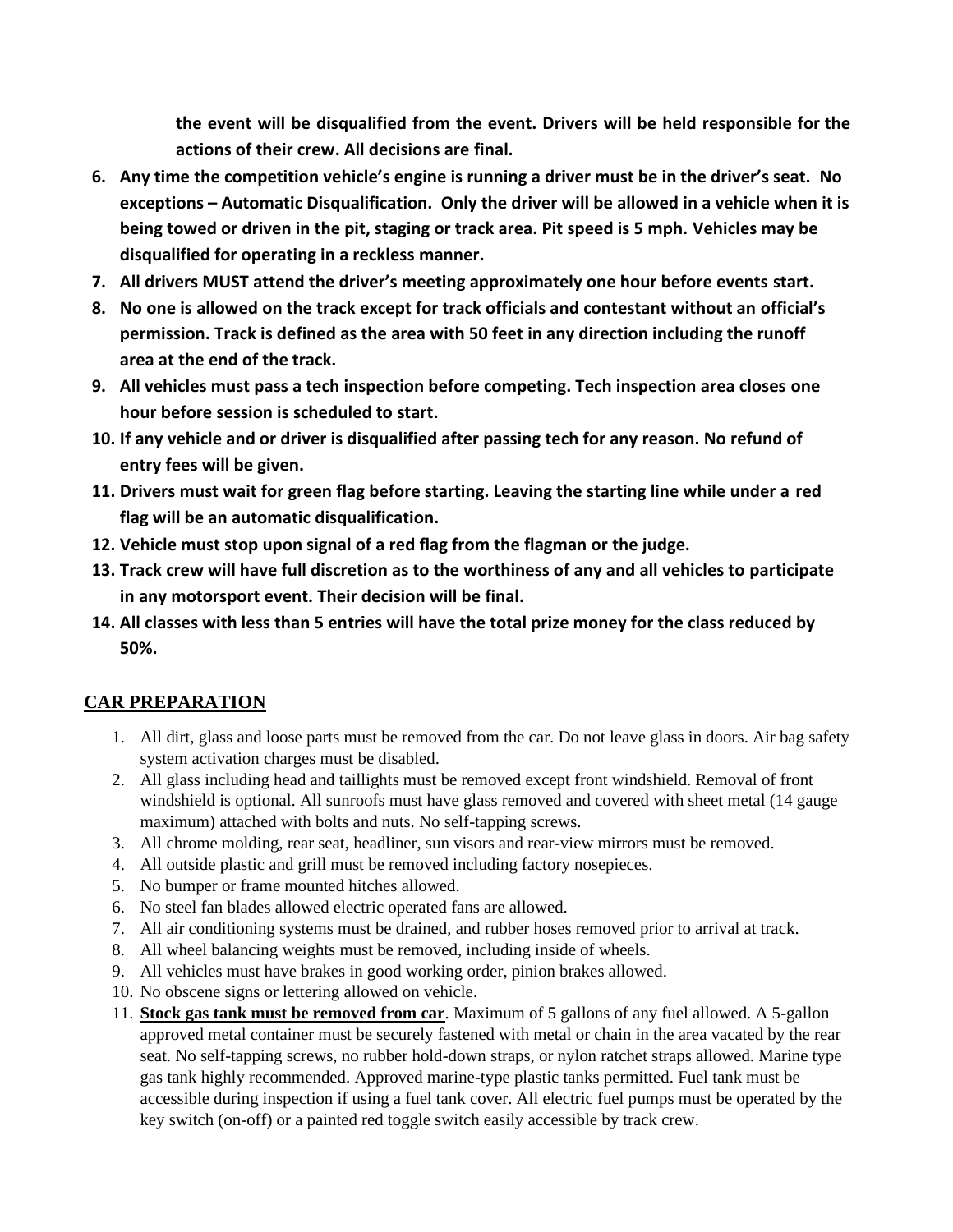- 12. All cars must have vehicle numbers clearly painted on each side and on the roof of vehicle. Number must be visible to the announcer. Car number must match number on entry form.
- 13. Painting the driver's door white is highly recommended.

#### **OPERATION OF CONTEST**

- 1. All drivers must wear DOT safety helmets securely fastened. Full-face helmets and factory installed shoulder strap seat belt highly recommended. Lap safety belts are required and must be worn until heat is completed. Long trousers and long sleeve shirts required. Eye protection required for open-face helmets. SFI fire suit, gloves and racing neck support strongly recommended!
- 2. Drivers must stay inside the car and keep helmet on until heat is completed, unless instructed otherwise by track officials.
- 3. No deliberate hitting the driver's door. Doing so will result in disqualification. If you use your driver's door to draw a door hit, we will not enforce this rule.
- 4. You may drive forward or backward but must make contact or be disqualified. You must make a hit within 60 seconds, or you will be disqualified.
- 5. Any vehicle deemed unsafe by track officials during the event will be stopped and disqualified. Any vehicle which does not move for one minute will be disqualified. Sandbagging can result in disqualification.
- 6. Any vehicle throwing shredded tire debris toward grandstands will be stopped and disqualified.
- 7. Demo Derby is not a team sport. Team driving will not be tolerated by officials and can result in disqualification.
- 8. Heat winners must run same car in Feature. Track officials reserve the right to fill feature events with additional vehicles if finalist cannot return.
- 9. No passengers riding on or in demo derby cars or tow-vehicles at any time. This includes pit area, parking lot and driveways.
- 10. Maximum 5 MPH speed limit must be always maintained in pit area, parking lot, driveways. Automatic disqualification for reckless driving in pit area, parking lot, or driveways!
- 11. No profanity will be allowed painted on cars. All painting & wording must be suitable for family event.
- 12. The only people allowed on the track at any time will be drivers, officials and towing personnel.
- 13. Any driver not obeying the rules will be disqualified.
- 14. Official's decision is final!
- 15. Most importantly Be Safe Have Fun!

The rules and regulations set forth herein are designed to provide for the orderly conduct of competition events and to establish minimum acceptable requirements for such events. These rules shall govern the conditions of all events, and by participating in the events, all participants are deemed to have complied with these rules. NO EXPRESS OR IMPLIED WARRANTY OF SAFETY SHALL RESULT FROM PUBLICATION OR COMPLIANCE WITH THESE RULES AND/OR REGULATIONS. They are intended as a guide for the conduct of the sport and in no way guarantee against injury or death to a participant, spectator or official. The event director shall be empowered to permit minor deviation from any of the specifications herein or impose any further restrictions that in his opinion do not alter the minimum acceptable requirements. NO EXPRESS OR IMPLIED WARANTY OF SAFETY SHALL RESULT FROM SUCH ALERNATIONS OF SPECIFICATIONS. Any interpretation or deviation of these rules is left to the discretion of the officials. Their decision is final.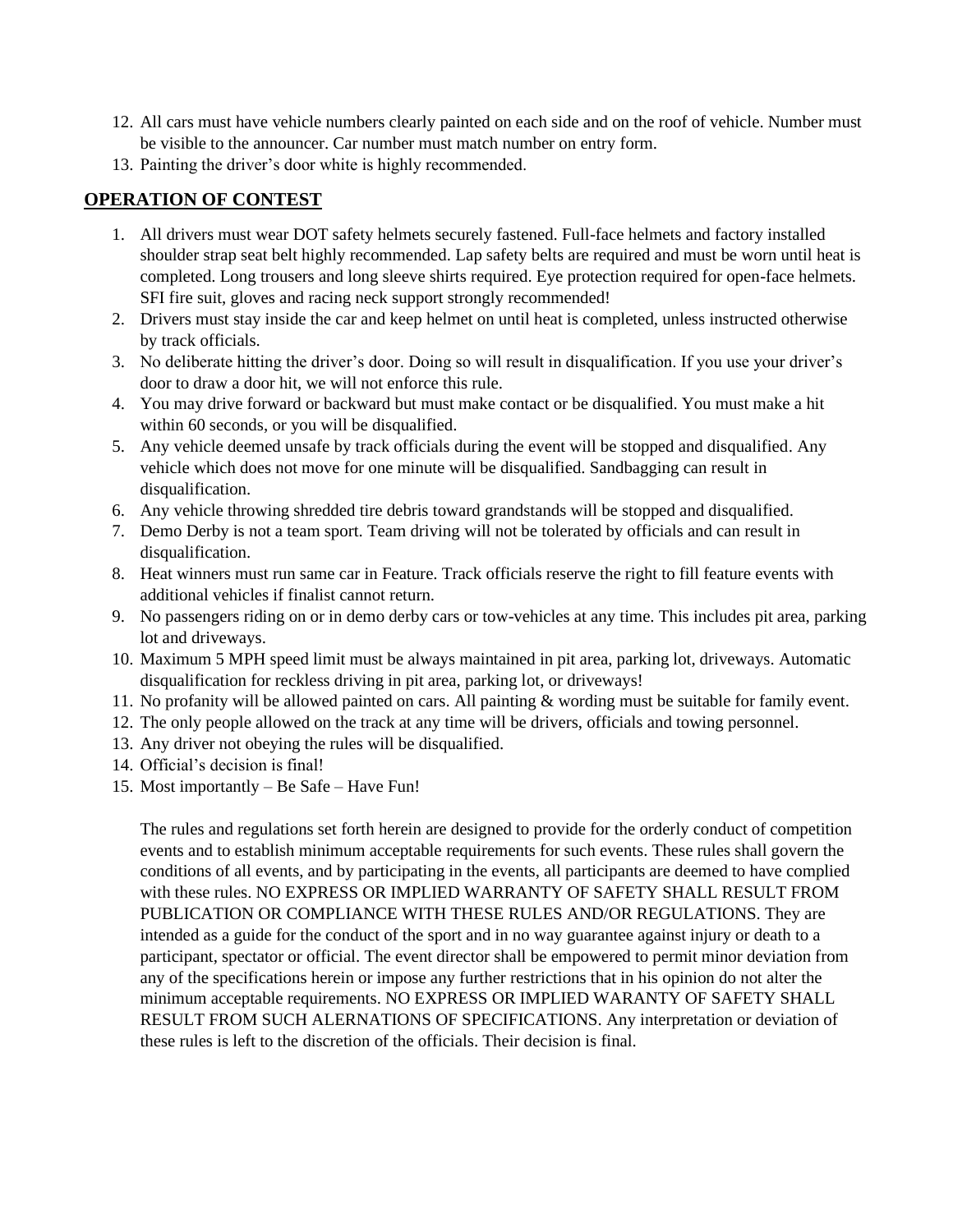# **SUV / MINI VANS**

# **V6 (over 107.1" wheelbase)**

# SMALL CARS / COMPACTS (107" and under wheelbase)

# **GENERAL**

- 1. Any year foreign or domestic mass-produced SUV or minivan 4 or 6 cylinder only.
- 2. All cars must have an identifying number or slogan. And **MUST** be displayed on each side and the roof. The numbers must be large enough to be seen from announcer's booth.
- 3. Cars are to be stock unless specifically mentioned in these rules. No altering, swapping, welding or manipulating parts unless specifically mentioned. Patching and rust repair will be allowed only if cleared by head official.
- 4. All decisions of the judges are final!
- 5. 4WD and All-Wheel Drive are prohibited from competing. Any vehicle that has 4WD or AWD capabilities MUST have either of the drive end's mechanically disabled.
- 6. No re-stubbing of cars will be allowed. OEM frames, frames parts, and crossmembers ONLY, unless stated otherwise. If it's not in these rules it doesn't mean you can do it call with questions.

### **STRIPPING**

- 1. ALL unnecessary glass, plastic, chrome moldings and flammable materials must be removed. No broken windows in doors.!!!!! This will not be tolerated.
- 2. The car must be clean and free of loose debris in the driver's compartment and the trunk.
- 3. All airbags must be removed. Drain air conditioners and radiators. Rubber hoses must be cut or removed prior to arrival at the track. All trailer/towing hitches must be removed.

# **BRAKES & STEERING**

- 1. A working hydraulic brake system is required. You must exhibit the ability to stop. Anyone losing their brakes during an event will be disqualified.
- **2. Steering may be altered from the steering box to the steering wheel.**

# **CAGES**

1. Bars must be sheet metal to sheet metal. Bars must be single bars, not stacked or doubled. They must be at least 5" from the center of the fire wall and floor at any point including transmission and driveshaft tunnels. The back bar may not be any further back than the kick panels. Front bar may not contour the body. It must run straight across. All bars MUST be inside the driver's compartment except roof bar. All cage bars must be a minimum of  $2" \times 2" \times 1/8"$  and be no bigger than 3" X 3" 1/4" except side bars. Side bars may be C-channel up to 6". Side bars length no longer the center of the back door. If side bars are used, you MUST have both front and rear cross bars. If side bars are not used, mounting plates not exceeding  $1/4$ " X 6" X 6" may be used on the ends of the seat bar and dash bar. No down bars. The halo must come off your rear seat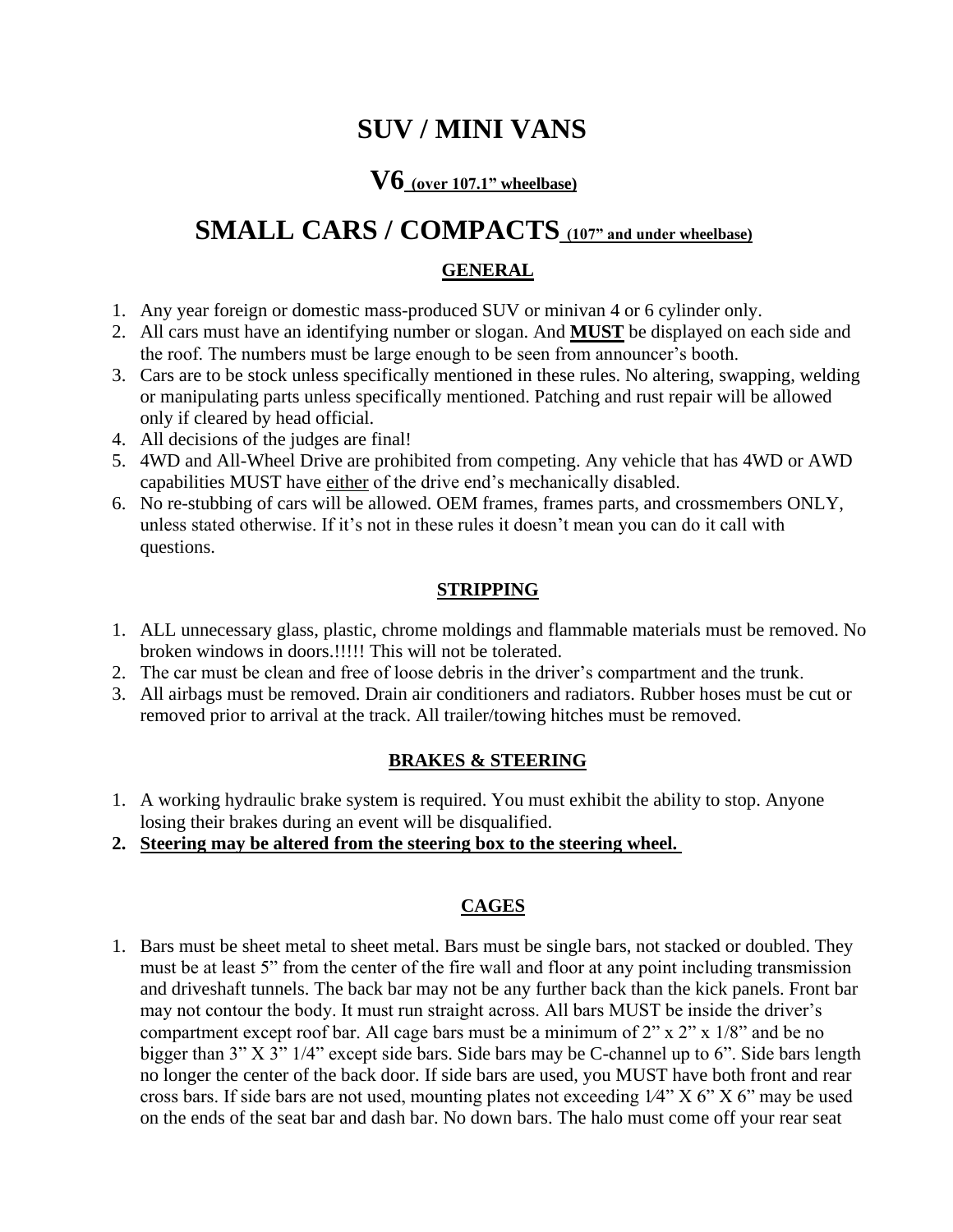bar. Max. 3" X 3" bars or 6" c-channel. IF YOU CAN NOT WELD THEN BOLT!!! The cage and roll over are for drivers' safety ONLY may not strengthen the car in any way your battery box or gas tank may attach to sheet metal only. 1 gusset per corner allowed, do not get carried away of you will cut it. No floating plates, 9 wire, chain, etc. can be used between the cage and frame or body except where stated.

2. NO More than Two (2) windshield bar or chain may be attached from the roof (no more than 3" up the roof) to the cowl area (no more than 3" below) on the front windshield area only to protect the driver. This may not be used as a strengthener or to keep a car from bending.

### **GAS TANKS**

- 1. ORIGINAL GAS TANKS MUST BE REMOVED COMPLETELY.
- 2. Fuel cells or approved marine style tanks are recommended. Tanks must have secure leak-proof fittings.
- 3. Tanks must be located behind the front seat and must be securely fastened with chains, bolts or both. ZIP SCREWS ARE NOT ACCEPTABLE. if you choose to use a frame for the purpose of mounting your gas tank, it may either be mounted to the seat bar OR bolted to the floor sheet metal, not both.

#### **GAS TANK PROTECTION**

- 1. Max 24" wide 30" must be  $2^{\prime\prime}$  from any sheet metal Additionally, gas tank mounts may not be used as a technical advantage on a car.
- 2. You may run an electric fuel pump, but it must have a kill switch that is clearly marked. Please use fittings or good hose clamps and make sure they are tight.
- 3. Any fuel may be used.

#### **TIRES & RIMS**

- 1. No studded tires. No liquid or concrete filled tires. Any ply rating, foam filled, doubled, etc. will be allowed. Rubber tires only.
- 2. No v tread tires. No dirt bike tires. Skid loader type are acceptable valve stem protectors OK.
- 3. NO rim Guard or bead lock no full centers.
- 4. No lip protection.

#### **BODY & FRAME**

1. ALL BODY MOUNTS MUST REMAIN IN STOCK LOCATIONS. If OEM body mounts are used, the portion of the OEM mount between the frame and body cannot be altered including the metal cone inside of rubber mount. If you chose to replace OEM body mounts, the OEM mounts may only be substituted with an actual rubber hockey puck (no homemade plastic or metal spacers allowed). They must be positioned in the original location and with the same intent as the factory installs them, but bolts may travel through the top of floor. Body mount bolts may be replaced with the factory size bolt for that vehicle. A washer, no larger than  $1/4$ " x  $4$ " x  $4$ ", may be placed on the top (inside car where bolt sticks through floor) and bottom of body mount bolts inside of frame. No welding washers to car body or frame. Do not add or relocate and body mounts and/or bolts. K-member and subframe mounts will be considered body mounts. Maximum size of k-member or subframe bolts permitted is the OEM size for that vehicle. Compact cars with subframes and full size subframe and pinch-frame cars may replace OEM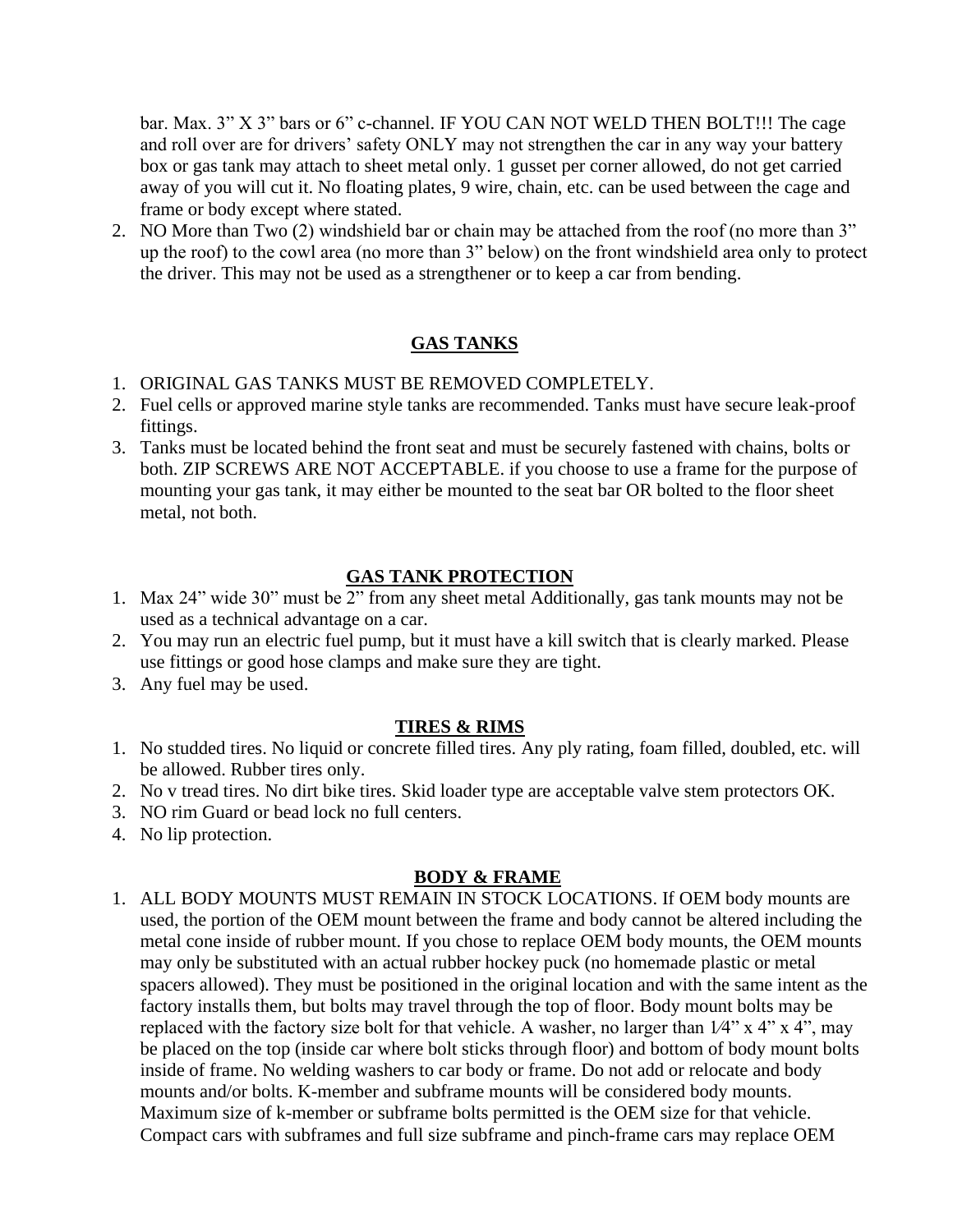mounts with hockey pucks. There must be a 1" space in between the frame and the body, DO NOT MODIFY THE HOCKEY PUCKS IN ANY WAY.

- 2. Notching and pre-bending will be allowed. Do not weld notches back together. Do not "enhance" or crease body lines.
- 3. A 3/8" thick plate may be used to skin the outside of the driver's door. Skin cannot extend further forward or backwards of the driver door seams.
- 4. Wedging and lowering of trunk area will not be allowed. Trunk lids may be cut or bent to tuck. Quarter panels must remain vertical and factory height. If you tuck the trunk, it must go straight up and down to the trunk pan.
- 5. Do not paint or undercoat frames inside or out. Do not grind or buff frames. If you weld on the frame other than what is specified you will be loaded All wheel weights must be removed, including on the inside of the wheels.
- 6. RIDE HEIGHT MEASURED FROM BOTTOM OF BUMPERS. FRONT MAX OF 22" REAR MAY NOT BE LOWER THAN 14" SUSPENSION

# **HOODS, TRUNKS & DOORS**

- 1. Hood must have at least a 10" X 10" hole on each side of the air cleaner for fire personnel. Hood/Trunk cutout bolts may be used. Max. 6 per hole, no larger than  $3/8$ " bolts and 1  $1/4$ " inch washers. Hood must be secured in four spots with 3/8" chain or four spots with three strands of #9 wire or four pieces of no more than  $2^{\prime\prime}$  angle iron no longer than  $2^{\prime\prime}$  in length with one 3/8" bolt may be used. Any place a bolt passes through a tie- down is considered one spot. You can use 3/8 chain or 9 wire (3 strands) to go around front bumper to the hood to keep bumpers from falling off this will not count as a tie down location TAKE ADVANTAGE OF this!!
- 2. Doors may be secured in four places per vertical seam when using the following max. 3/8" chains, #9 wire (three strands), or three locations when welding  $1/4$ " X 3" X 3" patches per vertical seam. Location of chain, #9 wire or plates do not need to remain on vertical seams but must adhere to total count (i.e. - a sedan with 3 vertical seams will be allowed 12 total spots to be used at driver's discretion). Trunk lids must be secured in 4 locations using 9 wire (3 strands) or 3/8 chain or welding 1/4" plate 3"by 3". you may also use 3/8 chain or 9 wire (3 strands) to go around the rear bumper to the trunk lid this will not count as a location but is recommended to keep bumpers from falling off.
- 3. All hoods MUST open on stock hinges or removed completely for inspection regardless of cutout size. You cannot weld the hood directly to the car.
- 4. All rear inner decking panels must be removed from station wagons. All body seams must be visible for inspection whether it is a used car that is bent or a fresh car that is pre-bent. All trunks must have an 8" X 8" hole must be cut for inspection.

# **BUMPERS**

- 1. Any year OEM car bumper is permitted. You may cut or bend bumper ends for clearance. SMW light bumpers will be permitted. No other Homemade bumpers aloud.
- 2. No loaded bumpers.
- 3. Bumpers may be seam welded.
- 4. You may add two plates one on each frame rail they must be between the front of the frame and bumper - max size of 6"x 6" x 1/4" to help keep the bumper on. These plates MUST attach to the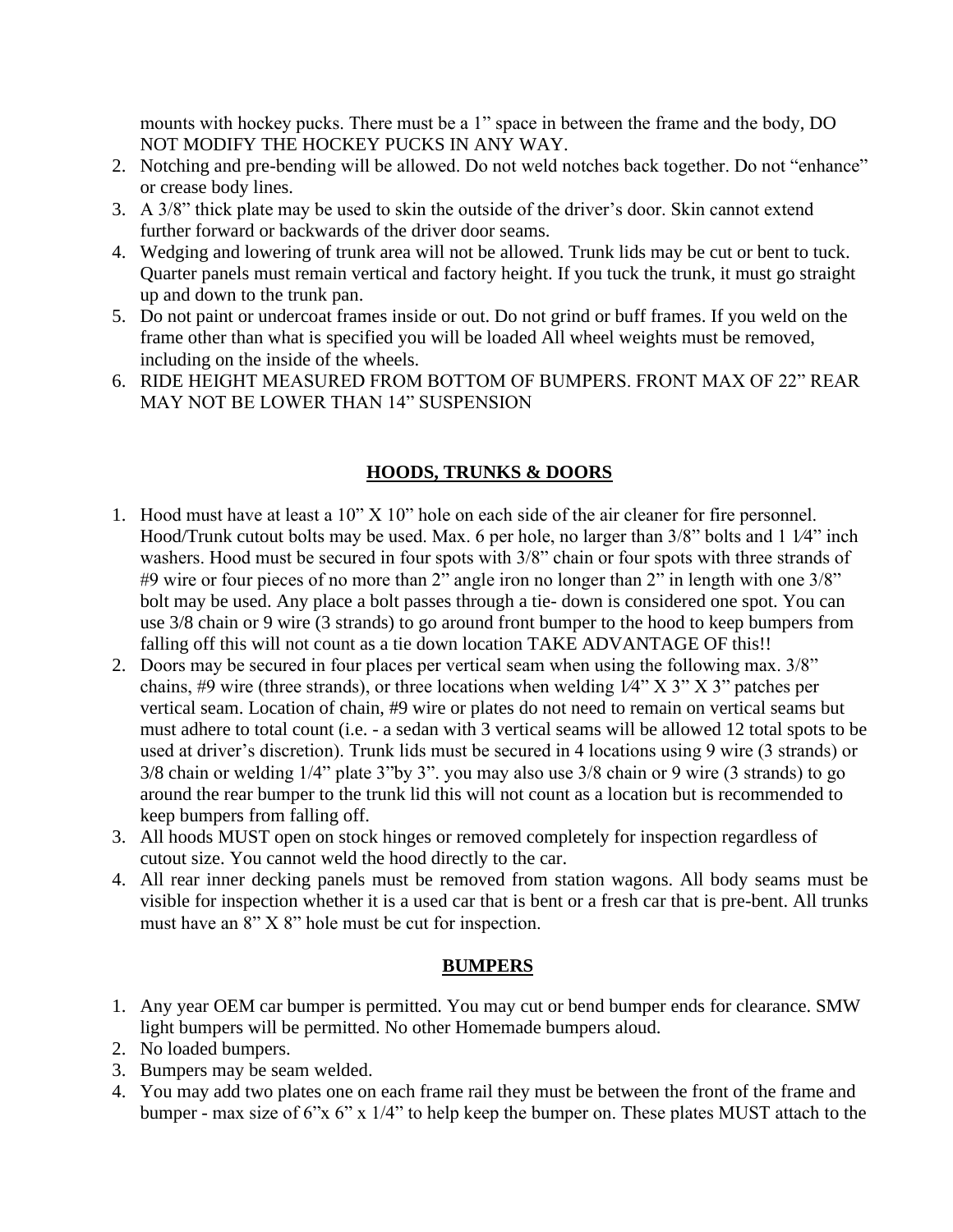back skin of the bumper. You cannot weld your frame to your sub- frame or to these extra plates.

- 5. You may hardnose bumpers on no extra metal can be used other than what was specified.
- 6. Bumper shocks can be welded to the OUTSIDE of the frame only 6" back starting at the front of the frame. Absolutely nothing inside of any frames. You may use 2"by 2" 1/4 tubing 6" long in place of a factory shock. Anything welded after 6" will be cut! No welding bumpers to bodies.

### **ENGINES, TRANSMISSIONS & DRIVE SHAFTS**

- 1. Engine & transmission swapping between manufactures is allowed. Do not strengthen frames or cross-members with mounts. Motor mounts may be bolted or welded to cross member ONLY. One engine chain per side may be used max length 18" or closed loops no bigger than 3/8 chain, bolted to existing factory hole, or wrapped around crossmember only. Motor chains MUST go to the engine crossmember, straight DOWN, and only ONE LINK can be welded to crossmember. Factory style transmission cross members must be used.
- 2. Motor Mounts to remain stock
- 3. THE TRANS MOUNT MUST REMAIN OEM or OEM replacement. NO SOLID Transmission MOUNTS.
- 4. No engine cradles
- 5. No slider drive shafts
- 6. Aftermarket shifters, gas pedals, ignitions switches, transmission coolers, electric fans, and throttle linkages are allowed. Transmission braces are NOT allowed.
- 7. Water only in cooling system. Please drain antifreeze prior to arrival at the track. Any cooling system must be wired or bolted no welding. Water boxes may be used. Water box size will be limited to 28" X 31" and must be BOLTED in under the hood with no more than four 3/8" bolts using 11⁄4" inch washers.
- 8. Exhaust may exit under the car or straight up through the hood. Some type of air cleaner must be used. No open carbs will be allowed.
- 9. Two batteries per car are allowed. Batteries must be mounted securely to the passenger side floorboard and covered with a rubber mat. We REQUIRE metal frames bolted or welded to the floor or chains. Do not use zip screws, ratchet straps or rubber straps. Do not strengthen car with the battery box. We REQUIRE metal frames bolted or welded to the floor or chains. Do not use zip screws, rubber straps or ratchet straps thru the floor. Do not strengthen car with the battery box.
- 10. Distributor protectors are NOT allowed. All large holes in firewall must be covered with tin, heavy rubber or fire-resistant material.

#### **SUSPENSION & REARS**

- 1. Any non-braced rear end may be used with a max count of 6 lugs.
- 2. Rear shocks to remain stock. You can chain the rear with 1 3/8 chain per side around the frame to rear no welding chain must be bolted.
- 3. No rear end brace allowed.
- 4. Suspension may be raised by using torsion adjustment
- 5. TIE ROD ENDS, BALL JOINTS MUST REMAIN OEM. No welding of any suspension components to frame or No plating or added metal will be allowed to strengthen springs, struts, etc. NO TRUCK PARTS.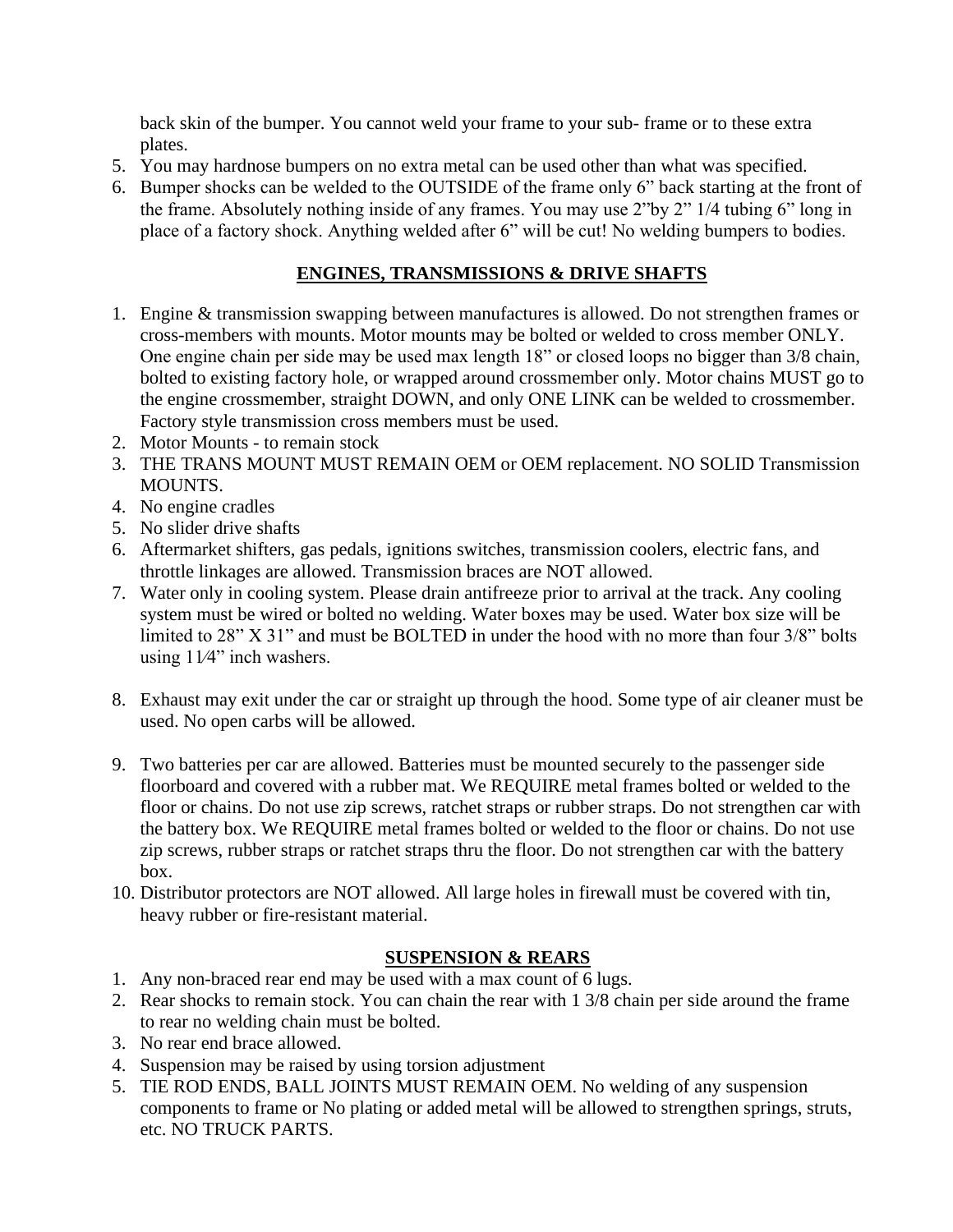- 6. Factory leafed cars must have factory spring packs with correct step-downs. No more than two replacement clamps will be allowed on each spring pack. They may not exceed  $1/4$ " X  $2$ " X  $5$ ". No suspension conversions.
- 7. YOU CANNOT WELD ANYTHING TO THE AXLE TUBES.

# **FULL SIZE CHAIN & GO**

Class is designed for most larger cars except for the following: Ambulances, Hearses, Imperials, Sub frame Imperials, and some others. (Please call for vehicle qualification).

# **GENERAL**

- 1. Please maintain the **STOCK STYLE** of build stated in the rules.
- 2. Approved marine style fuel cells absolutely no stock fuel tanks they must be completely removed all fittings must be leak proof. Double clamped fittings are recommended 5- gallon max of any type fuel Battery must be moved to passenger floorboard no milk crates or and type of wood. Must not strengthen the car in any way. Must be covered with a rubber mat of some type

# **STRIPPING**

- 1. ALL unnecessary glass, plastic, chrome moldings and flammable materials must be removed. No broken windows in doors.!!!!! This will not be tolerated.
- 2. The car must be clean and free of loose debris in the driver's compartment and the trunk.
- 3. All airbags must be removed. Drain air conditioners and radiators. Rubber hoses must be cut or removed prior to arrival at the track. All trailer/towing hitches must be removed.

# **DRIVETRAIN**

- 1. A Lower engine cradle and front plate only no distributer protector, don't go crazy welding lower cradle in or you will cut. Only weld what is necessary.
- 2. Transmission cannot have steel bell or shaft.
- 3. OEM crossmembers only.
- 4. NO SLIDER DRIVESHAFTS.
- 5. Any OEM rear must be 5 lug only NO BRACING, pinion brake permitted. no axel savers.
- 6. 1998 and newer must run factory watts link no exceptions.
- 7. Motor swaps and aftermarket bolt ins such as shifters and pedals allowed.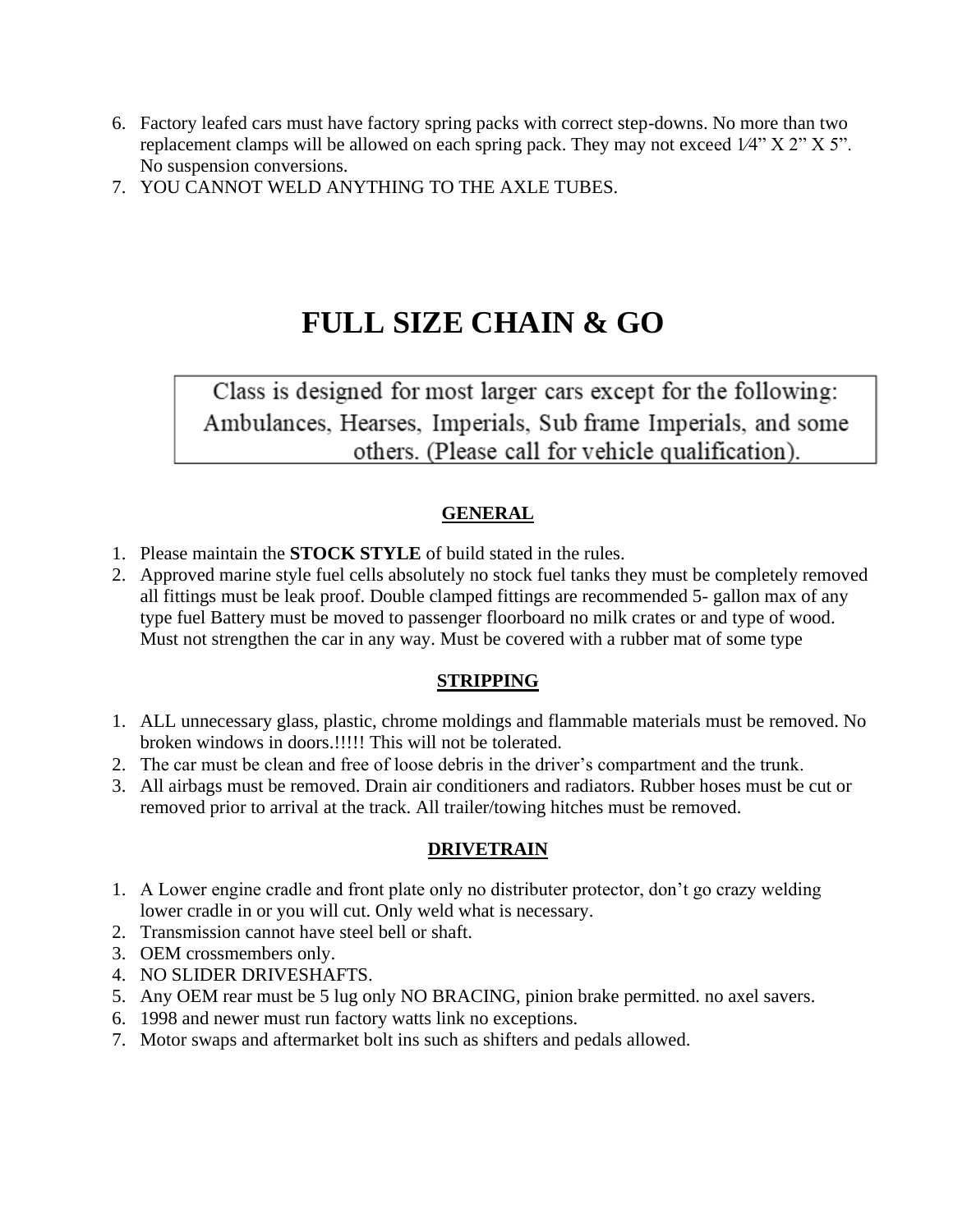#### **WHEELS AND TIRES**

- 1. Tires may be doubled no v tread or bike tread. Skid steer type ok, no liquid filled tires
- 2. Rims may have weld in centers but no full centers.
- 3. No bead locks, lip protectors or rim guards
- 4. Valve stem protectors permitted.

#### **BRAKES**

1. A working hydraulic brake system is required. You must exhibit the ability to stop. Anyone losing their brakes during an event will be disqualified.

#### **BUMPERS**

- 1. Any year OEM car bumper is permitted. You may cut or bend bumper ends for clearance. SMW bumpers (light) will be permitted. No other Homemade bumpers aloud
- 2. No loaded bumpers
- 3. Max 5"x5" off seam welded bumper.
- 4. You may add two plates one on each frame rail they must be between the front of the frame and bumper - max size of 6"x 6" x 1/4" to help keep the bumper on. These plates MUST attach to the back skin of the bumper. You cannot weld your frame to your sub- frame or to these extra plates.
- 5. You may hardnose bumpers on no extra metal can be used other than what was specified
- 6. Bumper shocks can be welded to the OUTSIDE of the frame only 6" back starting at the front of the frame. Absolutely nothing inside of any frames. You may use 2"by 2" 1/4 tubing 6" long in place of a factory shock. Anything welded after 6" will be cut!!!
- 7. No welding bumpers to bodies.
- 8. Notching and pre-bending will be allowed. Do not weld notches back together.
- 9. RIDE HEIGHT MEASURED FROM BOTTOM OF BUMPERS. FRONT MAX OF 22" REAR MAY NOT BE LOWER THAN 14"

#### **SUSPENSION**

- 1. All suspension to remain stock
- 2. OEM, COILS, SHOCKS only NO ALL THREAD
- 3. No leaf conversions
- 4. Rear shocks and coil springs must remain stock and in stock location.
- 5. HUMPS MAY BE CHAINED AROUND REAR IN ONE SPOT PER SIDE. No welding chain.
- 6. 2003 newer Vic's must run factory aluminum components

#### **STEERING**

- 1. All steering components are to remain stock.
- 2. Aftermarket steering column is permitted.
- 3. NO REINFORCEMENTS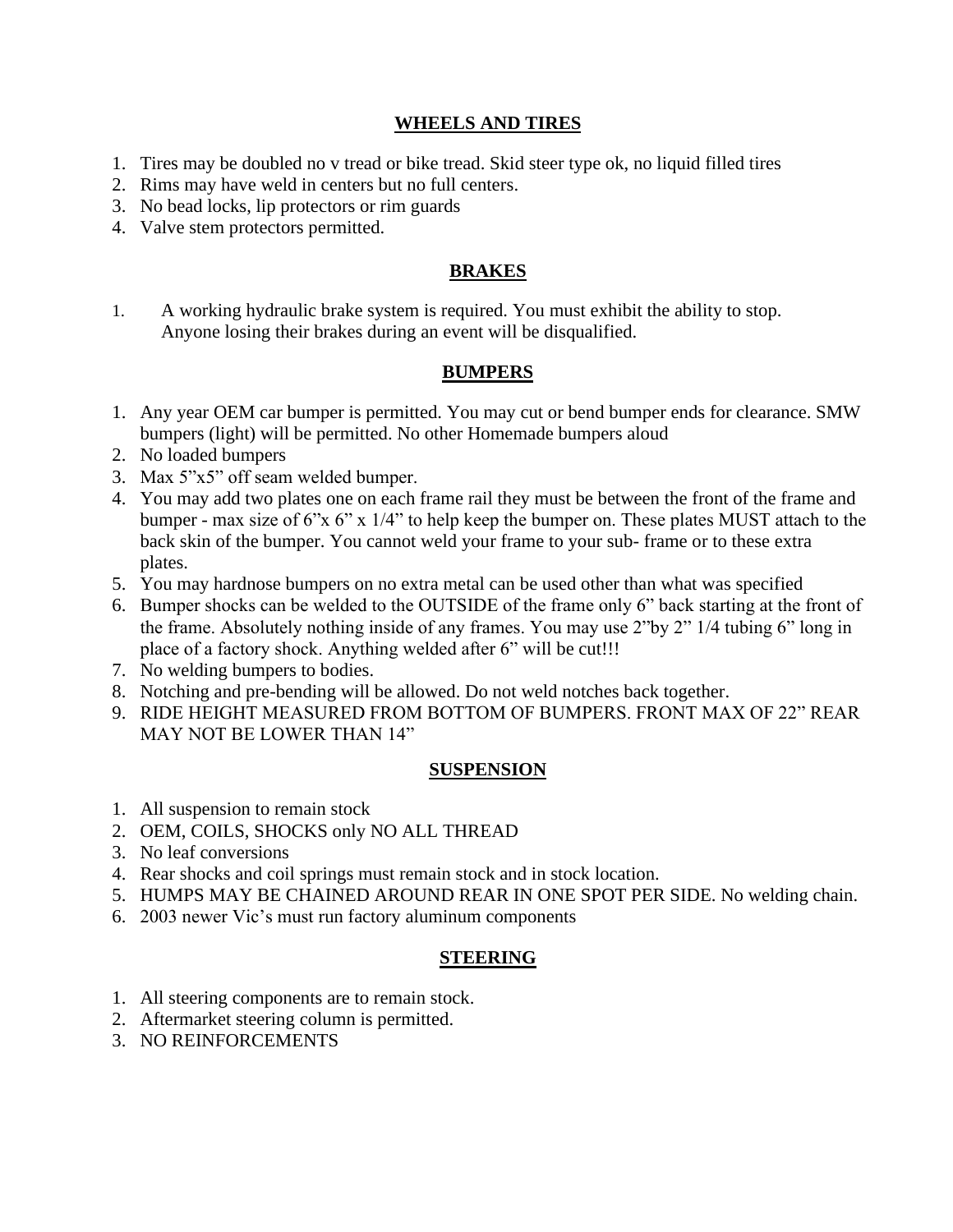#### **FRAME**

- 1. Absolutely no welding of frame in any fashion other than specified
- 2. no pinning, plating loading of frames. STOCK only.
- 3. All body mounts must remain stock including core support.
- 4. No shortening of frame
- 5. NO TILTING OR COLD BENDING

#### **BODY**

- 1. Driver's door may be welded solid.
- 2. All other doors must use 3/8 chain or 9 wire (3 wraps per location) 3 connections per vertical seams
- 3. Trunk may be tucked but cannot connect to trunk floor in any fashion. TRUNK MAY not BE DISHED
- 4. Hood must have a minimum of 2 10" holes one per side
- 5. Trunk must have 12″ inspection hole.
- 6. Hood and trunk may be fastened in 4 spots using 9 wire (3 wraps) or 3/8 chain NO ALL THREAD. You may also fasten hood and trunk in 2 extra locations to your bumpers using 3/8 chain or 9 wire (3) wraps
- 7. Roof sign mandatory we want to know who you are!!!!!
- 8. NO SHORTENING OF REAR OF BODY IN ANY FASHION, NO WRAPPING FENDERS, they must remain upright and parallel.
- 9. ALL BODY MOUNTS Remain stock no hockey pucks 10. CREASING The body is not PERMITTED

#### **CAGE**

- 1. 4-point cage is recommended
- 2. MAXIMUM THICKNESS OF CAGE MATERIAL 4″X 4″ OR 2″X 6′ side bar length is center of the rear kick panel absolutely nothing fastened to the cage
- 3. GAS TANK PROTECTOR BARS NO Bigger THAN 3″X 3″ TUBING. MAX width of gas tank protector 24" and must stay 2" from packing tray. In wagons length is 32"
- 4. No down bars
- 5. Dash bar must be 5″ from firewall.
- 6. Halo recommended and bolted to roof.
- 7. No swapping frames. They must be correct for the model year. 8. NO REAR window BAR
- 8. Drivers front door must have Padding between themselves and door.
- 9. If it does not say you can do it. It is NOT PERMITTED. If you have questions or concerns, please call first.

For tech questions contact us at: Tim Showers: 717-821-7526 Matt Balmer: 717-821-8170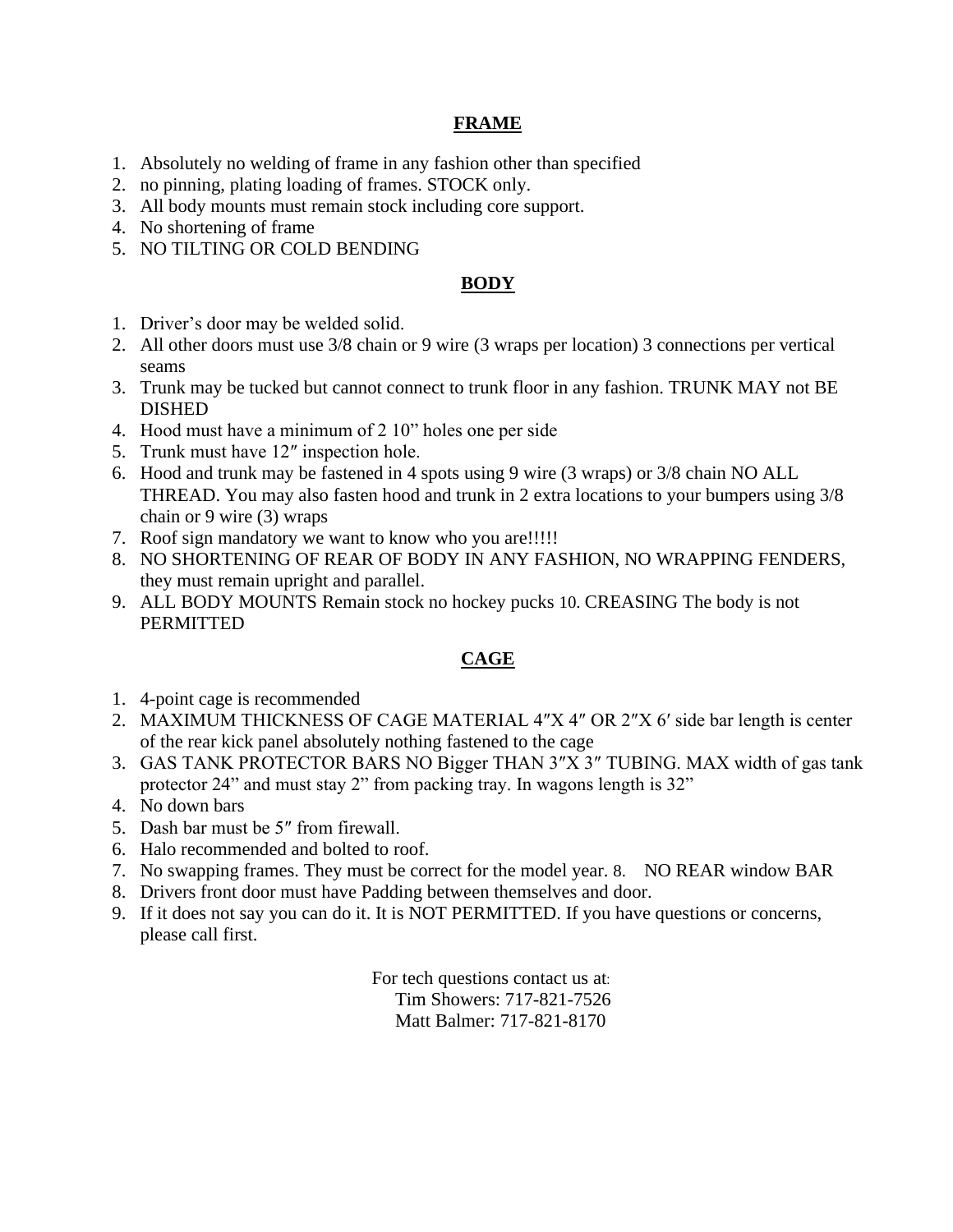# **PRO-STOCK (WELD CLASS)**

Pro-Stock class is designed for any for most larger cars except for the following, Imperials from 1966 and prior, Limos, Specialty vehicles and some others. (Please call for vehicle qualification).

# **GENERAL**

#### **TO BE CLEAR, NO KICKERS OF ANY FASHION WILL BE PERMITTED, PERIOD!**

- 1. No sedagons or wedging of cars
- 2. Any motor and transmission. Transmission cooler permitted in cockpit tightly secured.
- 3. FULL CRADLES PERMITTED. SOLID MOTOR MOUNTS PERMITTED
- 4. Transmission crossmember may be a max of 2″x 2″ 1/4″ tubing connected to frame by 1/4″ 4″x 6″ angle, with a max length of 6 inches. You MAY NOT put the crossmember through the frame in any fashion. TRANSMISSION MAY HAVE STEEL BELL, STEEL SHAFT AND MAY HAVE TRANSMISSION BRACE WITH SOLID TRANNY MOUNT CONNECTED TO CROSSMEMBER ONLY.
- 5. Slider driveshaft permitted.
- 6. ANY REAR, BRACING ALLOWED. NO BRACING MAY ATTACH TO BODY, FRAME OF PACKAGE TRAY AND CANNOT STRENGTHEN CAR IN ANY WAY.
- 7. Bracing of rear must occur between humps measured from innermost point of frame aka width of package tray. NO BUMP STOPS.

# **WHEELS AND TIRES**

- 1. Skid loader type ok may be doubled no v tread or bike tread no liquid filled
- 2. Full wheel centers permitted; valve stem protectors allowed may not extend out past the wheel further than 1″. lip protectors, bead locks ARE PERMITTED.
- 3. Wheels may be spaced 1/2″ with additional center.
- 4. No external rubber or other material on the outside to protect the tire.

# **BUMPERS**

- 1. Both front and back bumpers may be any OEM bumper. Bumpers may be loaded internally meaning within the factory skins.
- 2. No sharp edges, End caps permitted.
- 3. May be seam welded.
- 4. HOMEMADE BUMPERS ARE PERMITTED BUT MUST MEET THE FOLLOWING SPECIFICATIONS. MUST NOT EXCEED 8"x8". IF IT HAS A POINT THE POINT MAY NOT EXTEND MORE THAN 4″ FROM FLAT FRONT OF BUMPER. POINT MUST. Flat back of bumper to furthermost point of bumper can be a MAX of 12". Meaning 8" Thick Bumper  $-4$ " point. If the Bumper is 6"x6" or less you still MAY NOT EXCEED the 4" point from Front Flat of bumper, NO EXCEPTIONS.

 TAPER OVER 32″. Bumpers cannot be sleeved around frame OR built around frame. Bumper must be built from flush mounting SURFACE forward, not backward around frame.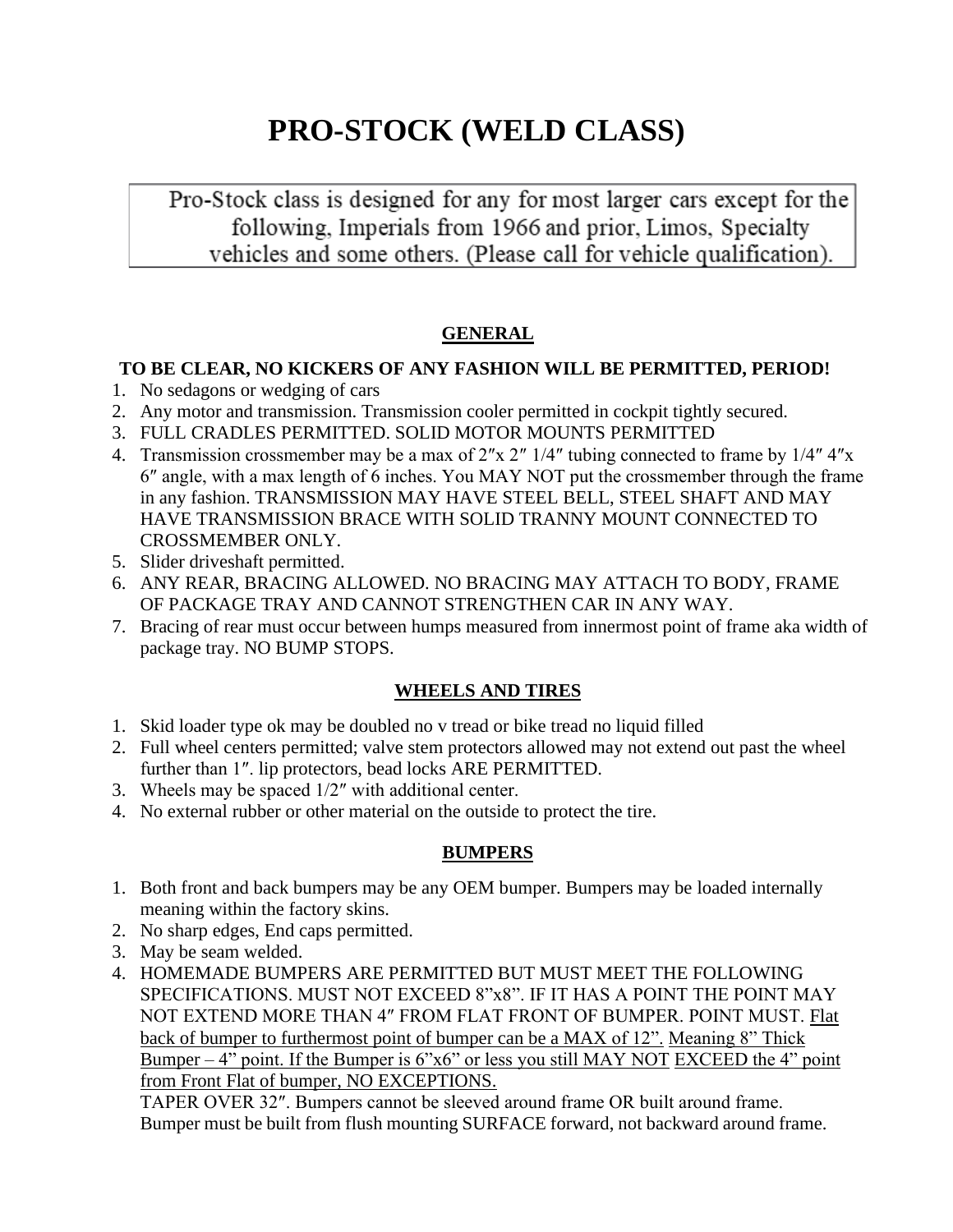- 5. Bumper mounting: you may use a 2″ x 2" x 12" 3/8" SQUARE TUBING OR A 4"x12" 3/8" thick plate on outside of frame. (1 per frame rail) Measurement for plating starts at the end of the frame. Plating can be on outside of frame top, bottom, left, or right. **NO LOADING OF THE CONTOUR**
- 6. Measurement of tubing from back of bumper with straight edge.
- 7. Bumpers may not be lower than 14″s or higher than 22″. Measurement taken from bottom of bumper.

#### **SUSPENSION**

- 2003 and newer cars may replace the factory aluminum cradle with a weld in cradle or Smw bolt in.
- Imp sub cradles, 98-02 cut outs and gm cuts out must adhere to the following when welding in. A single pass of weld will be used. A 1/2 rod 12" long rod can be used as filler. 1 per frame rail. Absolutely no extra metal then what is listed. The rod must be painted red!!!
- Tie rods may be reinforced.
- \*If choosing to swap an 80s style body onto a 03 and newer frame, the car will be inspected as a 03 and newer and above rules will apply.
- 1. Cars do not have to bounce
- 2. Rear suspension may be 1″ all thread.
- 3. Coils may be welded to the rear and banded to the body in one spot.
- 4. LEAF SPRING CONVERSIONS max 7 leaf's no truck springs no hump plates on leaf conversions or factory leaf cars
- 5. NO AFTERMARKET A-ARMS
- 6. Front suspension may be solid. Upper A arm may be contoured to frame and may be welded either with a single pass 4″ bead 1 per side or use a 4″ x 4″ max FLAT PLATE (THIS PLATE CAN BE FOLDED AS ANGLE. A-ARM to frame on each side. (2 per A arm) THESE PLATES, AT SOME POINT MUST BE WELDED TO A-ARM OR IT WILL BE LOST
- 7. A-Arms may be swapped OEM to OEM. Ball joints MAY BE AFTERMARKET AND may be welded in. Spindles OEM to OEM, NO aftermarket spindles
- 8. Front shock can be 1″ all thread. No Ski springs. Nothing at all is permitted on top of the coil springs. Coil pockets may not be reinforced in any fashion.
- 9. Sway bar may be bolted to the lower arm. SWAY BAR MUST USE FACTORY MOUNTS AND CANNOT BE WELDED.
- 10. Humps may be chained around rear one spot per side. IF DOING SO YOU MAY EITHER WRAP THE CHAIN AROUND HUMPS AND REAR ONCE ON EACH SIDE AND BOLT CHAIN TOGETHER OR YOU MAY WELD (1) ONE FULL CHAIN LINK TO FRAME TO SECURE CHAIN. THIS MEANS ONE LINK PER CHAIN
- 11. Watts link kits are permitted. If using a watts link aftermarket or homemade it must bolt to the package tray utilizing only 7/16″ maximum bolts. You MAY NOT, bolt through the package tray to the body. NO WELDING TO PACKAGE TRAY. Watts link uppers must be NO BIGGER THE 8″ X 8″ MAX. Lowers may be a max of 2″ x 2″ 1/4″ square cut for desired pinion angle and mounted in one fashion. A bracket on the inside of the frame may be welded but lower 2×2 must bolt to that bracket. MAX LENGTH OF LOWER MOUNTING BRACKET IS 6″. MAX OF 3″X3″ LOWER trailing arm CANNOT BE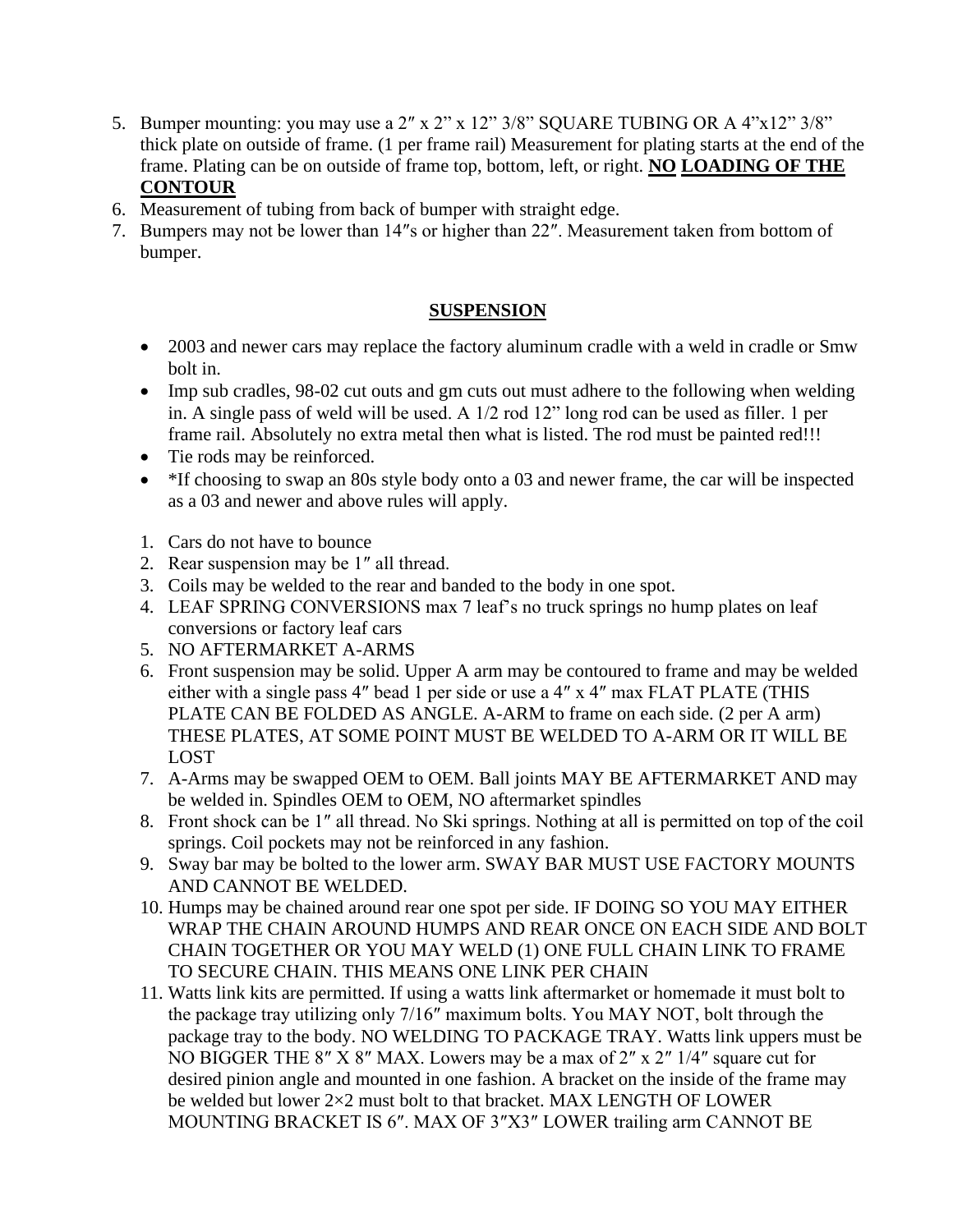#### WELDED IN ANY FASHION. WATTS LINK KIT CAN ONLY BE BOLTED TO PACKAGE TRAY NO WELDING

12. Leaf Sprung Wagons and Sedans No aftermarket leaf packs; flat stacking will be allowed. 7 leaf's maximum, 5/16″ maximum thickness, 2″ stair step, AND STAGGER, 4 clamps per LEAF PACK. Clamps maximum of 1/4" thickness 2″ max width and bolted with 3/8″ bolts.

#### **STEERING**

- 1. Steering boxes must be mounted at factory location; however, you may utilize an aftermarket adapter plate if you prefer to change steering box OEM to OEM between manufactures.
- 2. TIE RODS MAY BE REINFORCED. AFTERMARKET PERMITTED. HEIM JOINTS PERMITTED.
- 3. Aftermarket steering columns permitted.
- 4. Center link must remain factory.
- 5. NO HYDRAULIC STEERING.

#### **FRAME**

- 1. SEAM WELDING A-ARMS FORWARD IS PERMITTED. NO OTHER SEAMS MAY BE WELDED.
- 2. TILTING PERMITTED. YOU MAY TILT IN ONE SPOT PER RAIL ONLY NO EXCEPTIONS. NO EXTRA METAL IS ALLOWED TO BE ADDED TO WELD CAR BACK TOGETER. 1/2″ MAX BEAD. IF YOU DO NOT TILT AT THE BOX, YOU
	- a. ARE NOT PERMITTED TO WELD OVER THE BOX WELDS, ONLY WHERE YOU TILTED THE CAR
- 3. A max of **4** "Fix-It" Plates may be applied as well as be formed to frame or bent but MUST meet the following specifications.
	- i. No Larger than  $4$ " x  $4$ " x  $3/8$ " and may not be cut into multiple plates. Must be fixated on an external side (top or bottom) of frame.
	- ii. Must be designated by red paint.
	- iii. NO Interior Framing or Pinning Permitted.
- 4. Rear frame may be dimpled or cut for rolling.
- 5. On none leaf spring cars a 22″ X 6″ X 3/8″ MAX HUMP PLATE IS PERMITTED ON THE OUTSIDE OF FRAME CLOSEST TO WHEEL. Hump plates must be between the body mount in front of the arch and the body mount behind the arch. You choose the exact location.
- 6. No painting or undercoating on frames. No putty.
- 7. You may swap frames, but the car will be inspected based on make model and year of frame.
- 8. FRAMES MAY BE CLIPPED MUST REMAIN SAME MAKE MODEL AND GENERATION/ERA.
- 9. All body mounts may be changed to 5/8″ BOLTS OR ALL THREAD WITH A MAX LENGTH ON BOLTS OR ALL THREAD 6″. CORE SUPPORT ALL THREAD IS THE ONLY BODY MOUNT THAT MAY RUN ALL THE WAY TO BOTTOM OF FRAME.
- 10. A 1″ space must be always maintained. This may be achieved utilizing any of the following: solid, OEM, Hockey pucks.
- 11. Boxes are limited to 4″ space. Core supports a MAX space of 8″. Core support spacers only, may be welded.
- 12. Rust repair is limited; ALL MUST BE PREAPPROVED.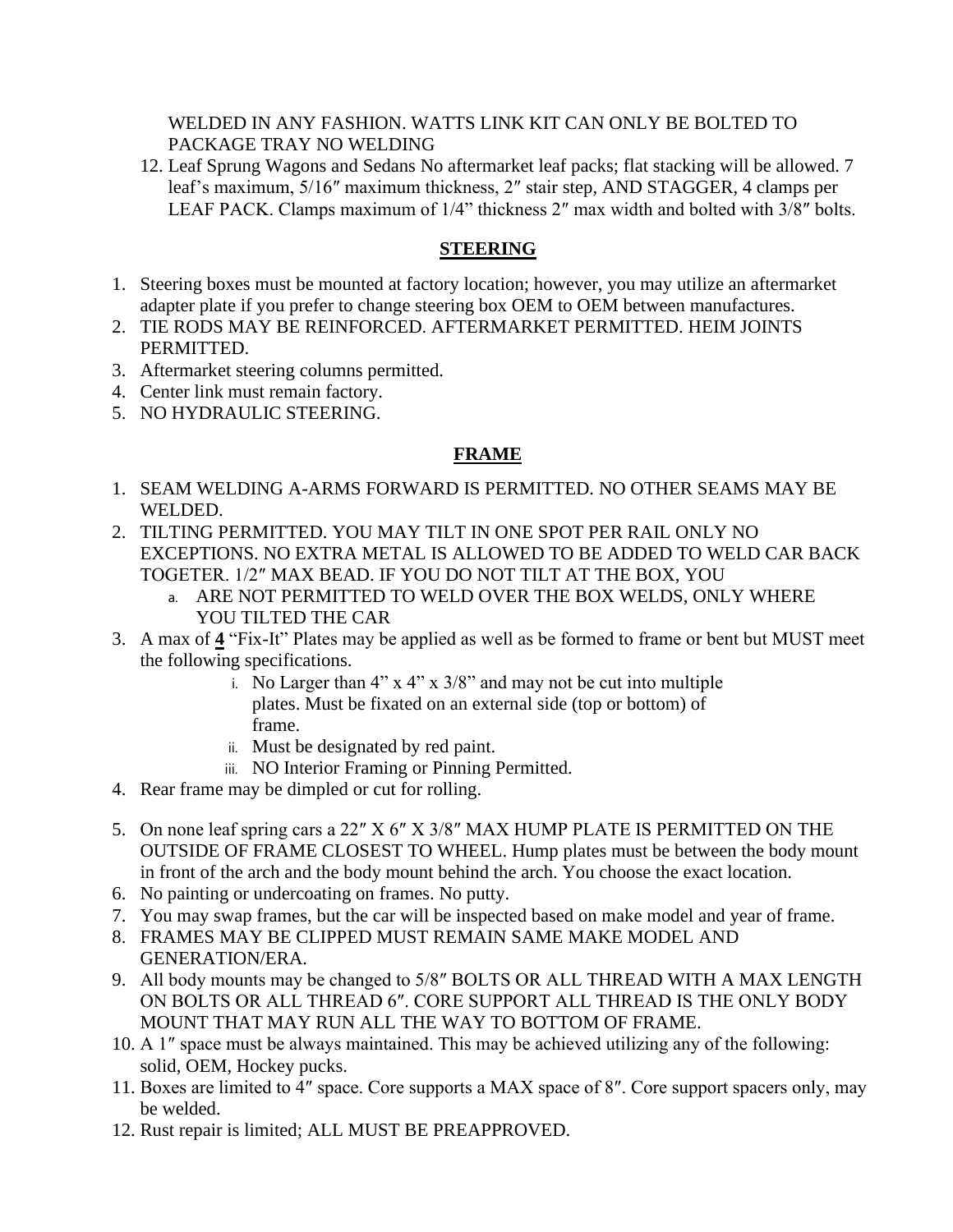#### **BODY**

- 1. The Driver's door may be welded solid, and you may have full door skin 1/4″ max overlapping no more than one inch of seam. DOOR SKIN NOT PERMITTED ON REAR DOORS No protruding metal or rails outside driver's door.
- 2. All other door seams may be welded in a 5″ on 5″ off fashion. Outside seem only.
- 3. Trunk 5″ on 5″ off.
- 4. Trunks may be dished or canoed. A 2″ space must remain from trunk floor to trunk lid. Measurement will be taken from lowest point of lid and highest point of trunk if beat up.
- 1. YOU MAY ONLY USE THE FACTORY TRUNK LID NO HOODS. SPEAKER DECK MAY BE REMOVED
- 5. Mandatory: 2 10″ holes one per side of trunk lid for inspection. Holes may be bolted with 3/8″ bolts in 10 spots.
- 6. Trunk may be tucked.
- 7. Hood: May be secured in 6 Spots. Can be chained or bolted. If bolted, you may only do so in the following fashion: Angle 2″ x 2″ MAX 6″ IN LENGTH WITH 8 TOTAL BOLTS. MEANING 2 CORE SUPPORT ALL THREAD AND 6 BOLTS THROUGH ANGLE TOTAL. maximum of 1/2″ bolts. NO NINE WIRING HOODS. FRONT CORE SUPPORT MAY BE USED AS 2 SPOTS UP TO 1″ ALL THREAD. ALL THREAD MAY NOT RUN THROUGH FRAME RAIL. MAX OF 3″ WASHERS.
- 8. A minimum of 2 12″ holes must be cut. Holes may be bolted with a maximum of 3/8″ bolts and a max total of 16. WAGONS, HAND HOLES COVERS MUST BE REMOVED FOR INSPECTION.
- 9. Fenders may be cut and rolled for clearance and welded back together or bolted a max of 8 times with 3/8″ max bolts.
- 10. All fenders and body lines may be creased both horizontal and vertical. Be creative. However, side rear fenders must remain upright in factory location, not beat down or inward.
- 11. Expanded metal Permitted at core support for radiator protection. MAX SIZE OF EXPANDED METAL 1/4 Water only in the Radiator.
- 12. No wedging
- 13. Speaker Deck may be removed or beat down. No rewelding of speaker deck in new locations.
- 14. Roof sign Mandatory for Identification.
- 15. No additional nine wire, banding, chain, or cord allowed other than specified.

#### **CAGE**

- 2. Four point "floating cage" Dash bar, rear seat bar two side rails. In addition to side rails a center bar from rear bar to dash bar. ALL CAGE MUST REMAIN INSIDE COCKPIT.
- 3. Dash bar must remain 5″ from the firewall. IN ADDITION, ALL CAGE COMPONENTS, (WITH THE EXCEPTION OF THE ALLOWED DOWN LEGS TO BODY AND THE GAS TANK PROTECTOR) MUST REMAIN 5″ AWAY FROM SHEET METAL INCLUDING TRANSMISSION TUNNEL.
- 4. Side bars can extend beyond DASH BAR 5 INCHES MAX AND CANNOT ANGLED IN ANY FASHION NOTHING OTHER THAN SIDE BARS MAY BE PAST THE DASH BAR. THE SIDE BARS MAY NOT EXTEND PAST THE REAR KICK PANEL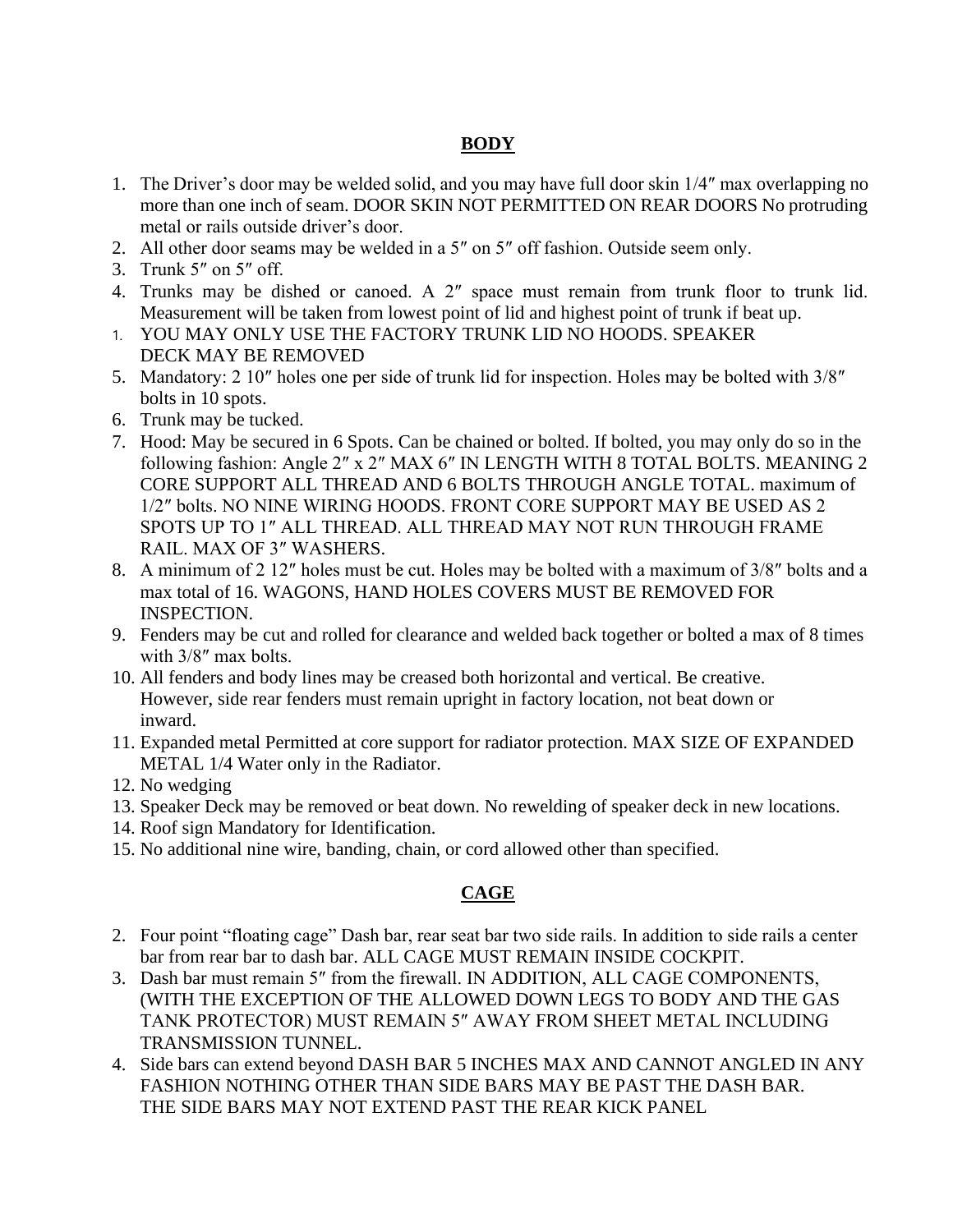- 5. Cage may be gusseted at corners. GUSSETS THAT RUN PARALLEL WITH FLOOR WILL BE ALLOWED. NO VERTICAL GUSSETS
- 6. ON DRIVERS SIDE AND PASSENGERS SIDE… A DOWN BAR IS PERMITTED BETWEEN DASH BAR AND REAR SEAT BAR FOR DRIVER PROTECTION OR EQUIPMENT MOUNTED ON FLOOR PROTECTION. HOWEVER, THE BAR MUST BE PLACED 10″ OR FURTHER BEHIND BASH BAR and only welded to body SHEET METAL not to the frame!!
- 7. A gas tank protector is permitted. No Wider than 32″. Gas tank protectors may butt up against the package tray
- 8. Halo bars recommended. Halo may be bolted to the roof IN TWO SPOTS MAX. HALO BARS MUST BE ON OUTSIDE OF CAR
- 9. From the halo bar a front bar may be used and can connect to the dash bar and welded WITH A MAX SIXE OF 2X2 INCH SQUARE TUBING.
- 10. Rear window bar. Limit of  $2\times 2$  1/4" from halo to speaker deck. a 5"X5" plate is permitted at the bottom of the rear bar and may overlap and be welded to the trunk lid. This plate must coincide with the 5 on 5 off rule.
- 11. MAXIMUM THICKNESS OF CAGE MATERIAL 4″X4″ OR 2″X 6′ NO PASSENGERS.
- 12. FENDERS must remain upright and parallel. Body mounts must be utilized in factory locations. 3-inch maximum washers. Body bolts may only pass through the top of the frame. IF FENDERS ARE WRAPPED, THEY MAY NOT BE WELDED OR BOLTED BACK TOGETHER TO BODY.
- 13. ABSOLUTELY NO PLASTIC FUEL CELLS> MUST BE AFTERMARKET PRESSURE TESTED FUEL CELL

• For your convenience and ours, please remain within rules. If it does not say you can do it. It is NOT PERMITTED. If you have questions or concerns, please call first.

> For tech questions contact us at: Tim Showers: 717-821-7526 Matt Balmer: 717-821-8170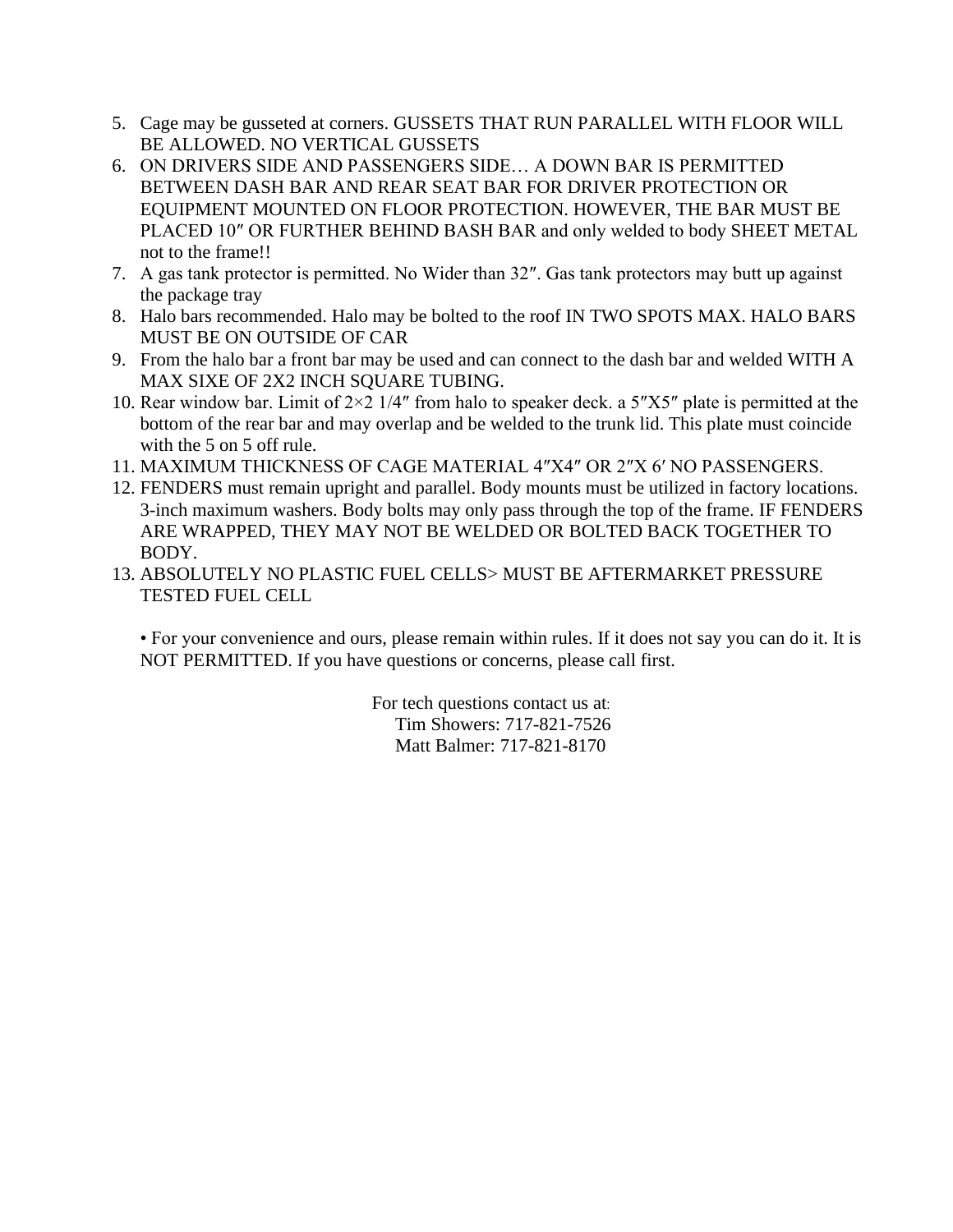# **1/2 Ton Trucks**

All trucks will be permitted 4 total 4"x4" fix it plates on frame. Cannot be used as kicker or internal gusset. Plates must be started 1 full inch apart with ½" bead of weld all the way around permitted. Plates cannot be cut apart.

### **GENERAL**

These are not suggestions; the following is what you can do. If it doesn't say you can, you cannot.

Half ton trucks with HALF TON SUSPENSION and maximum of 6 lug axles only permitted

- 1. 4-wheel drives permitted but must remove one driveshaft
- 2. SUVs allowed
- 3. No leaf conversions
- 4. No Bead locks or bead protectors allowed
- 5. No kickers of any fashion will be allowed no matter the interpretation

# **CAGE**

- 1. 4 Point cage permitted with gussets in the corners, maximum 6" cage material. You may have a gas tank protector in the bed or off seat bar in SUV, tank protector max 32"wide, tank protector may weld to the floor of the bed but may not attach to the frame, tank protector may not go further back than the front of the wheel tubs in the bed. Gas tank protector is not for strengthening only to protect tank. Gas tank protector in SUV must stop prior to rear axle.
- 2. Halo bar is MANDATORY WITH A BAR FROM HALO TO DASH BAR MAX SIZE ON BAR FROM HALO TO DASH BAR IS 2"X2"
- 3. ONE REAR WINDOW STRAP MAX 3″ WIDE 1/4″ THICK 3″ ABOVE WINDOW AND 3″ BELOW.
- 4. DASH BAR MUST REMAIN 5″ FROM FIRE WALL AND ALL CAGE MATERIAL MUST REMAIN 5″ OFF OF FLOOR. SIDE BARS MAY EXTEND PAST THE DASH BAR 5″ MAX AND MAY NOT ANGLE IN ANY FASHION. SIDE BAR CAN BE NO FARTHER BACK THAN THE REAR KICK PANEL OF SECOND ROW IN SUV MEANING FIRST ONE BEHIND DRIVERS SEAT.
- 5. IN SUV THE GAS TANK PROTECTOR MUST BE IN FRONT OF REAR AXEL WITH A MAX WIDTH OF 32″. 4X4″ MAX MATERIAL.
- 6. CAGE MAY BE GUSSETED HOWEVER NO VERTICAL GUSSETS WILL BE ALLOWED.

#### **SUSPENSION**

- 1. Tie rods may be reinforced, no heim joint style tie rods must have factory style ends. Budget Small pin style tie roads are permitted
- 2. You may use 2 4"x4"x ¼" plates to weld A-Arms down one on front and back of each upper aarm if your front suspension is leaf spring you may use a piece of 2"x2" tubing from the frame to the axle no more than 3" welded to frame
- 3. You may use 1" all thread for shocks